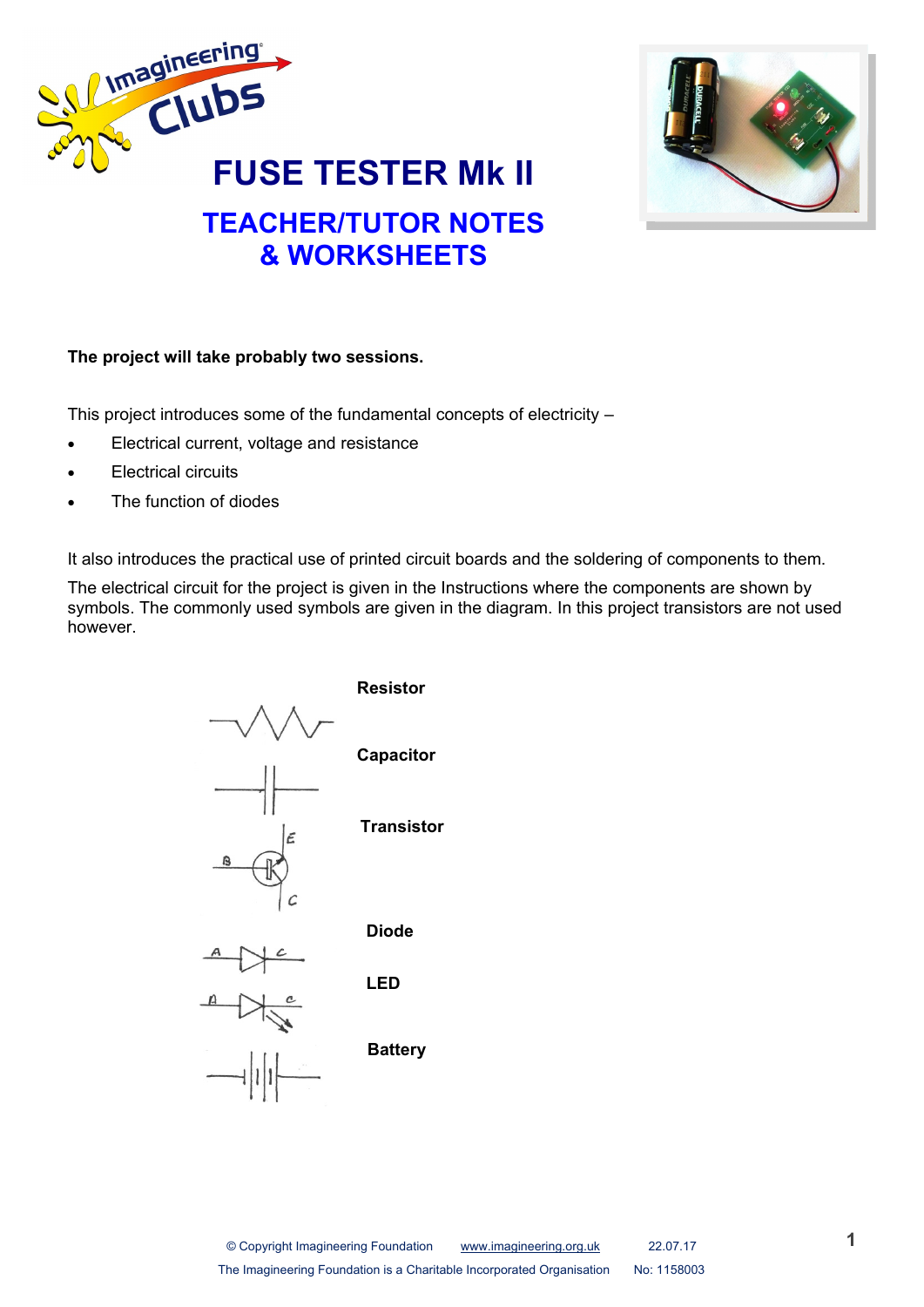



- The current in a circuit equals the voltage divided by the resistance. This means the higher the voltage the higher the current and the higher the resistance the lower the current. The resistor chart enables the value of a resistance to be read from the colours printed on it. The resistor in this circuit limits the current which would flow through the diodes.
- A diode is like a resistor but only works when the current flows in one direction. It has a low resistance in one direction but a very high resistance in the opposite direction.
- A "Light emitting diode" or LED is a diode which lights up like a bulb when it is passing electricity.

This project shows in a parallel circuit how a larger current will flow in the path of least resistance.

- If the fuse is good and will pass a current and the green LED will light up. A small current will pass through the red LED and diode but not sufficient to light it up.
- When a dud fuse is used then all the current flows though the red LED and nothing through the green.

### **Session 1:**

#### **Blackboard**

- Electrical Circuits
- Component symbols
- Printed Circuit Boards
- Advantages over wired circuits.
- This has the pattern of all the wires attached to the back of the board. It is made by etching away the conducting metal which is not wanted.
- **PCBs** have the advantage that it is easy to solder the components in their correct positions and it makes a much neater arrangement than pins and Formica board.
- A **diode** allows current to flow in one direction only. It must be assembled in the correct way round with the silver band in the position shown in the instructions.
- An **LED** is a diode or valve which only lets electricity pass in one direction and lights up when it does. It must be assembled the correct way round with the shorter leg (the leg by the flattened edge of the rim) in the hole shown on the circuit diagram.

#### **Practical**

- Further practice soldering wires to a scrap PCB or Matrix board.
- Examine PCB and decide where resistor goes
- Identify correct resistor with "Resistor Chart"
- Assemble and solder resistor in position.
- Cut off the excess Resistor wires.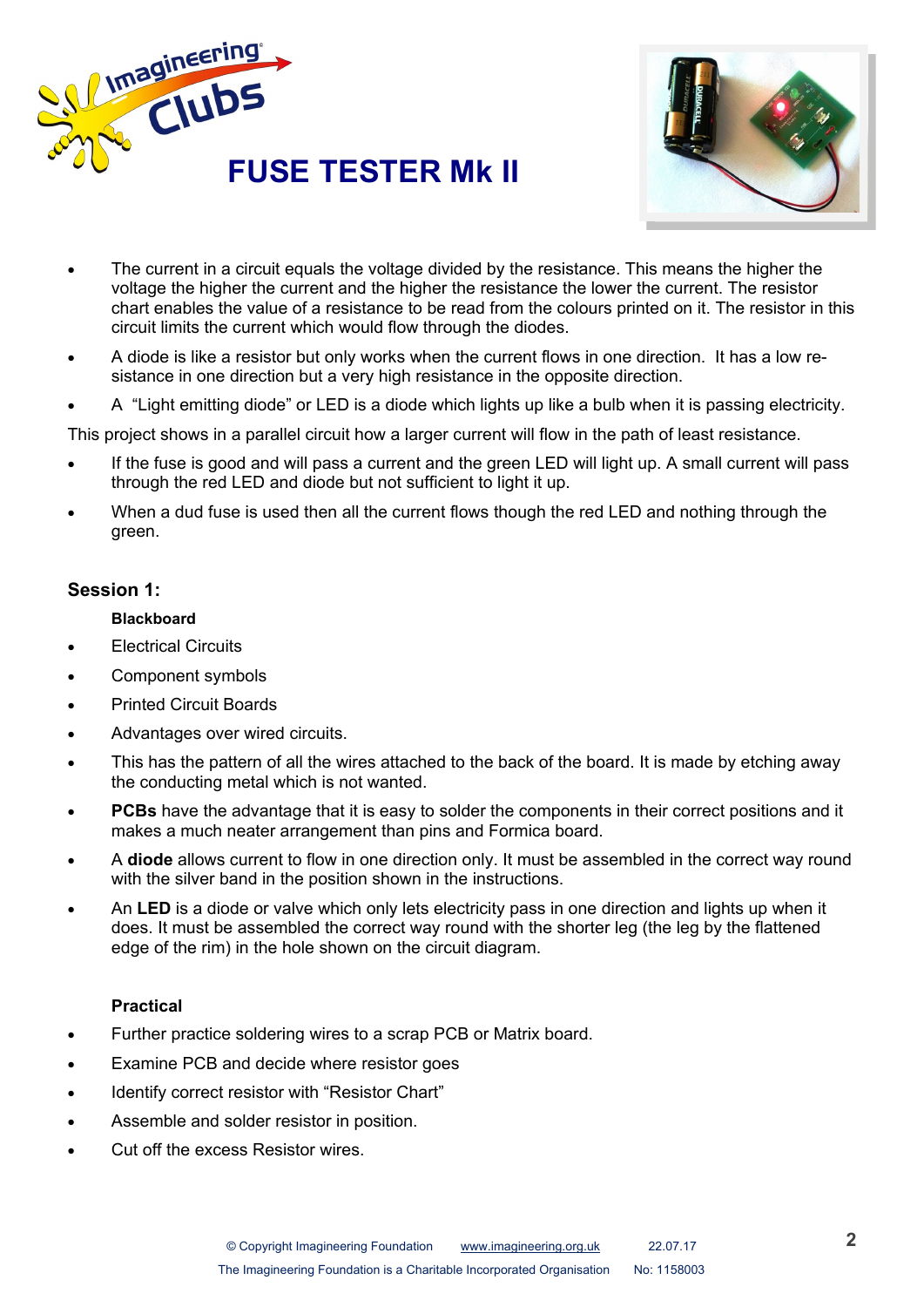



## **Session 2:**

# **Blackboard**

Revision of Session 1

### **Practical**

- Complete assembly and soldering.
- Test with a 6 volt battery or power source.
- Confirm that the green LED lights if a good fuse or a piece of metal joins the two fuse terminals. The red LED should light if there is no connection between the terminals.
- Competition to see who can invent a way of using the fuse tester as a burglar alarm.